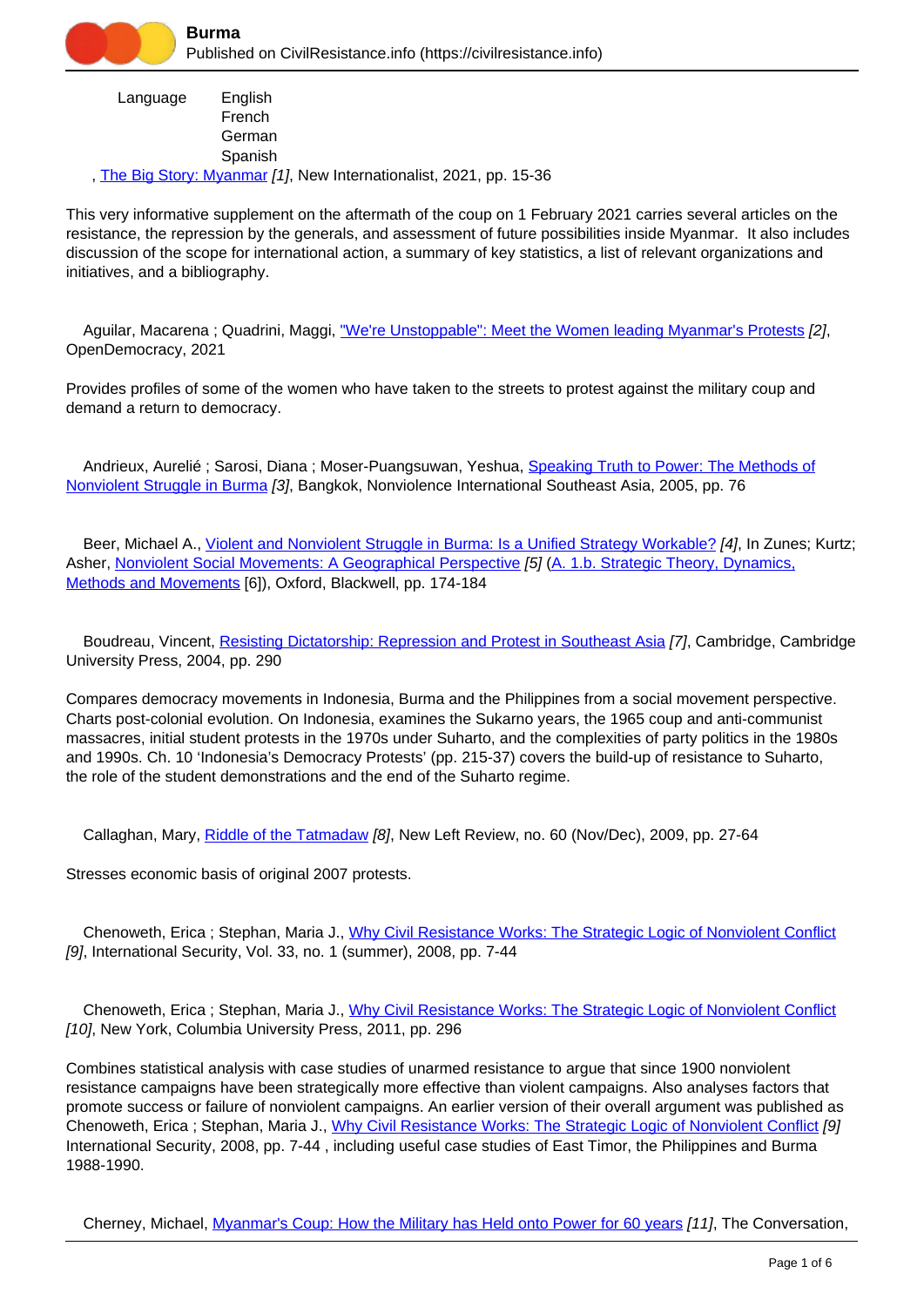

2021

Provides background to the 2021 military coup in Myanmar.

Combs, Daniel, [Until the World Shatters](https://civilresistance.info/biblio-item/2021/until-world-shatters) [12], New York and London, Melville Press, 2021, pp. 400

Combs, a US researcher, travelled throughout Myanmar after 2011 when people were becoming more willing to talk, and interviewed a wide range of people from a punk rocker to a monk. He also observed the role of Buddhism in society and politics, including the fear and hostility towards Muslim minorities.

Dr, Sasa; Aung, U; Thuzar, Ma, [Workers Are Still Launching Nationwide Strikes against Myanmar's Military](https://civilresistance.info/biblio-item/2021/workers-are-still-launching-nationwide-strikes-against-myanmars-military-rulers) [Rulers](https://civilresistance.info/biblio-item/2021/workers-are-still-launching-nationwide-strikes-against-myanmars-military-rulers) [13], Jacobin, 2021

The interviews with Dr Sasa, minister for international cooperation in the National Unity Government (NUG) representing the resistance, and with two railway workers involved in the Civil Disobedience Movement, are prefaced by a brief summary of the policy of the NUG. The article stresses the ethnic diversity of the NUG and its call for the abolition of the 2008 constitution and the 1982 citizenship law used to exclude the Rohingya.

Fink, Christina, [The Moment of the Monks: Burma, 2007](https://civilresistance.info/biblio-item/2009/moment-monks-burma-2007) [14], In Roberts; Garton Ash, [Civil Resistance and](https://civilresistance.info/biblio-item/2009/civil-resistance-and-power-politics-experience-non-violent-action-gandhi-present) [Power Politics: The Experience of Non-violent Action from Gandhi to the Present](https://civilresistance.info/biblio-item/2009/civil-resistance-and-power-politics-experience-non-violent-action-gandhi-present) [15] [\(A. 1.b. Strategic Theory,](https://civilresistance.info/section/introduction-nonviolent-action/1-theory-methods-and-examples/1b-strategic-theory-dynamics) [Dynamics, Methods and Movements](https://civilresistance.info/section/introduction-nonviolent-action/1-theory-methods-and-examples/1b-strategic-theory-dynamics) [6]), Oxford, Oxford University Press, pp. 354-370

Fink, Christina, [Living Silence: Burma Under Military Rule](https://civilresistance.info/biblio-item/2009/living-silence-burma-under-military-rule) [16], [2001], 2nd edition, London, Zed Books, 2009, pp. 320

Comprehensive survey of regime in its internal and international context, covering protests against General Ne Win in the 1970s, the national nonviolent resistance 1988-90, subsequent opposition to military rule and campaigns by transnational bodies. Updated to include the 2007 protests.

See also:

Fink, Christina, [The Moment of the Monks: Burma, 2007](https://civilresistance.info/biblio-item/2009/moment-monks-burma-2007) [14] In Roberts; Garton Ash, [Civil Resistance and Power](https://civilresistance.info/biblio-item/2009/civil-resistance-and-power-politics-experience-non-violent-action-gandhi-present) [Politics: The Experience of Non-violent Action from Gandhi to the Present](https://civilresistance.info/biblio-item/2009/civil-resistance-and-power-politics-experience-non-violent-action-gandhi-present) [15] [\(A. 1.b. Strategic Theory, Dynamics,](https://civilresistance.info/section/introduction-nonviolent-action/1-theory-methods-and-examples/1b-strategic-theory-dynamics) [Methods and Movements](https://civilresistance.info/section/introduction-nonviolent-action/1-theory-methods-and-examples/1b-strategic-theory-dynamics) [6])Oxford, Oxford University Press, 2009, pp. 354-370 .

Franceschet, Susan ; Krook, Mona Lena ; Tan, Netina, [The Palgrave Handbook of Women's Political Rights](https://civilresistance.info/biblio-item/2019/palgrave-handbook-womens-political-rights) [17], ed. [Ennaji, Moha](https://civilresistance.info/author/2571) [18], [Sadiqi, Fatima](https://civilresistance.info/author/2572) [19], [Vintges, Karen](https://civilresistance.info/author/2573) [20], London, Palgrave Macmillan, 2019, pp. 784

Covers women's political rights across all major regions of the world, focusing both on women's right to vote and women's right to run for political office. The countries explored are Afghanistan, Armenia, Australia, Bolivia, Canada, Cameroon, Chile, China, Colombia, Cuba, Czech Republic, Finland, France, Ghana, India, Indonesia, Israel, Jordan, Kenya, Kuwait, Malaysia, Mauritius, Mexico, Mongolia, Morocco, New Zealand, Myanmar, Niger, Nigeria, Poland, Russia, Rwanda, Slovenia, Sri Lanka, Sweden, South Korea, Slovenia, Switzerland, Taiwan, Tunisia, Turkey, the United States, Uganda, Uruguay, and Zimbabwe.

Helvey, Robert L., [On Strategic Nonviolent Conflict: Thinking about Fundamentals](https://civilresistance.info/biblio-item/2004/strategic-nonviolent-conflict-thinking-about-fundamentals) [21], Cambridge MA, Albert Einstein Institution, 2004, pp. 178

Retired US Army colonel, now colleague of Gene Sharp, examines the basis of political power and the methods and strategy of nonviolent struggle. His guidelines for preparing a Strategic Estimate are also included in Sharp, Waging Nonviolent Struggle.

Kijpgen, Nehginpao, [The 2020 Myanmar Election and the 2021 Coup: Deepening Democracy or Widening](https://civilresistance.info/biblio-item/2021/2020-myanmar-election-and-2021-coup-deepening-democracy-or-widening-division)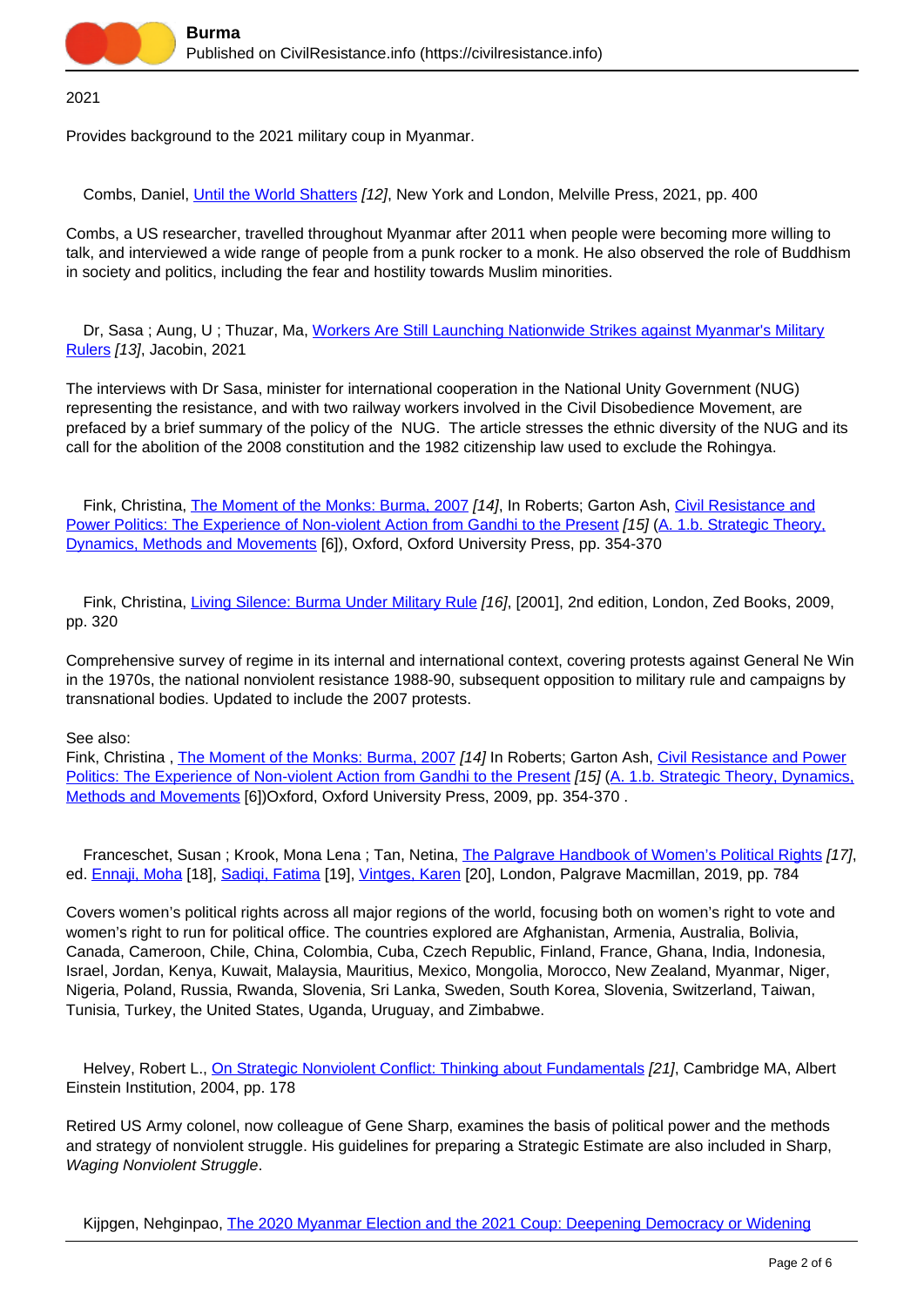[Division?](https://civilresistance.info/biblio-item/2021/2020-myanmar-election-and-2021-coup-deepening-democracy-or-widening-division) [22], Asian Affairs, Vol. 51, no. 1, 2021, pp. 1-17

Examines the background to the major protests that erupted after the military coup.

Kinsman, Jeremy; Bassuener, Kurt, [A Diplomat's Handbook for Democracy Development Support](https://civilresistance.info/biblio-item/2009/diplomats-handbook-democracy-development-support) [23], 3rd edition, Washington, DC, Council for a Community of Democracies, 2009, pp. 450

Tips for diplomats on how they can more effectively support local pro-democracy g roups facing repressive regimes. Case studies from South Africa, Ukraine, Chile, Belarus, Burma/Myanamar, Sierra Leone, Tanzania and Zimbabwe.

 Kyaw, Lynn, [Reflections on Military Coups in Myanmar: and why Political Actors in Arakan Chose a Different](https://civilresistance.info/biblio-item/2021/reflections-military-coups-myanmar-and-why-political-actors-arakan-chose-different) [Path](https://civilresistance.info/biblio-item/2021/reflections-military-coups-myanmar-and-why-political-actors-arakan-chose-different) [24], Amsterdam, The Netherlands, Transnational Institute, 2021

The article starts with an analysis of the personal as well as the institutional factors leading to the 2021 coup. It then assesses the special situation in Rakhine State (previously the kingdom of Arakan), home to Muslim minorities including the Rohingya, and to Arakan Buddhists, who are hostile to both Muslims and to the Burmese (Buddhist) government.

Lintner, Bertil, [Outrage: Burma's Struggle for Democracy](https://civilresistance.info/biblio-item/1990/outrage-burmas-struggle-democracy) [25], [1989], London and Bangkok, White Lotus, 1990, pp. 208

Covers the 1988 mass unarmed resistance and its suppression.

Moser-Puangsuwan, Yeshua, Burma - Dialogue with the Generals: The Sound of One Hand Clapping [26], In Clark, [People Power: Unarmed Resistance and Global Solidarity](https://civilresistance.info/biblio-item/2009/people-power-unarmed-resistance-and-global-solidarity) [27] [\(A. 1.b. Strategic Theory, Dynamics, Methods](https://civilresistance.info/section/introduction-nonviolent-action/1-theory-methods-and-examples/1b-strategic-theory-dynamics) [and Movements](https://civilresistance.info/section/introduction-nonviolent-action/1-theory-methods-and-examples/1b-strategic-theory-dynamics) [6]), London, Pluto Press, pp. 39-49

Includes comparison with resistance to Tibet.

 Myint-U, Thant, [The Hidden History of Burma: Race, Capitalism and the Crisis of Democracy](https://civilresistance.info/biblio-item/2019/hidden-history-burma-race-capitalism-and-crisis-democracy) [28], New York, W. W. Norton , 2019, pp. 320 pb

This well-received book by a Burmese historian (and grandson of UN Secretary General U Thant) explores the complexities of the ethnic and religious composition of Burma/Myanmar, which has never fully cohered as a country since it acquired independence from the British Empire after the Second World War. The book focuses particularly on the period since the cyclone of 2008, which killed almost 400,000 people and exposed the ineffectiveness of the military regime when constructive action was needed.

Myint-U, Thant, [Myanmar's Coming Revolution: What Will Emerge from Collapse?](https://civilresistance.info/biblio-item/2021/myanmars-coming-revolution-what-will-emerge-collapse) [29], Foreign Affairs, 2021

An analysis of likely future developments by the respected Burmese historian and expert on Myanmar's recent past.

Oishi, Mikio, [Nonviolent Struggle of the Burmese People for Democracy](https://civilresistance.info/biblio-item/1998/nonviolent-struggle-burmese-people-democracy) [30], Durban, South Africa, 1998

a paper submitted to the 1998 International Peace Research Association Conference

 Oishi, Mikio, [Creating a "Ripe moment" in the Burmese conflict through nonviolent action](https://civilresistance.info/biblio-item/2002/creating-ripe-moment-burmese-conflict-through-nonviolent-action) [31], Social Alternatives, Vol. 21, no. 2, 2002, pp. 52-60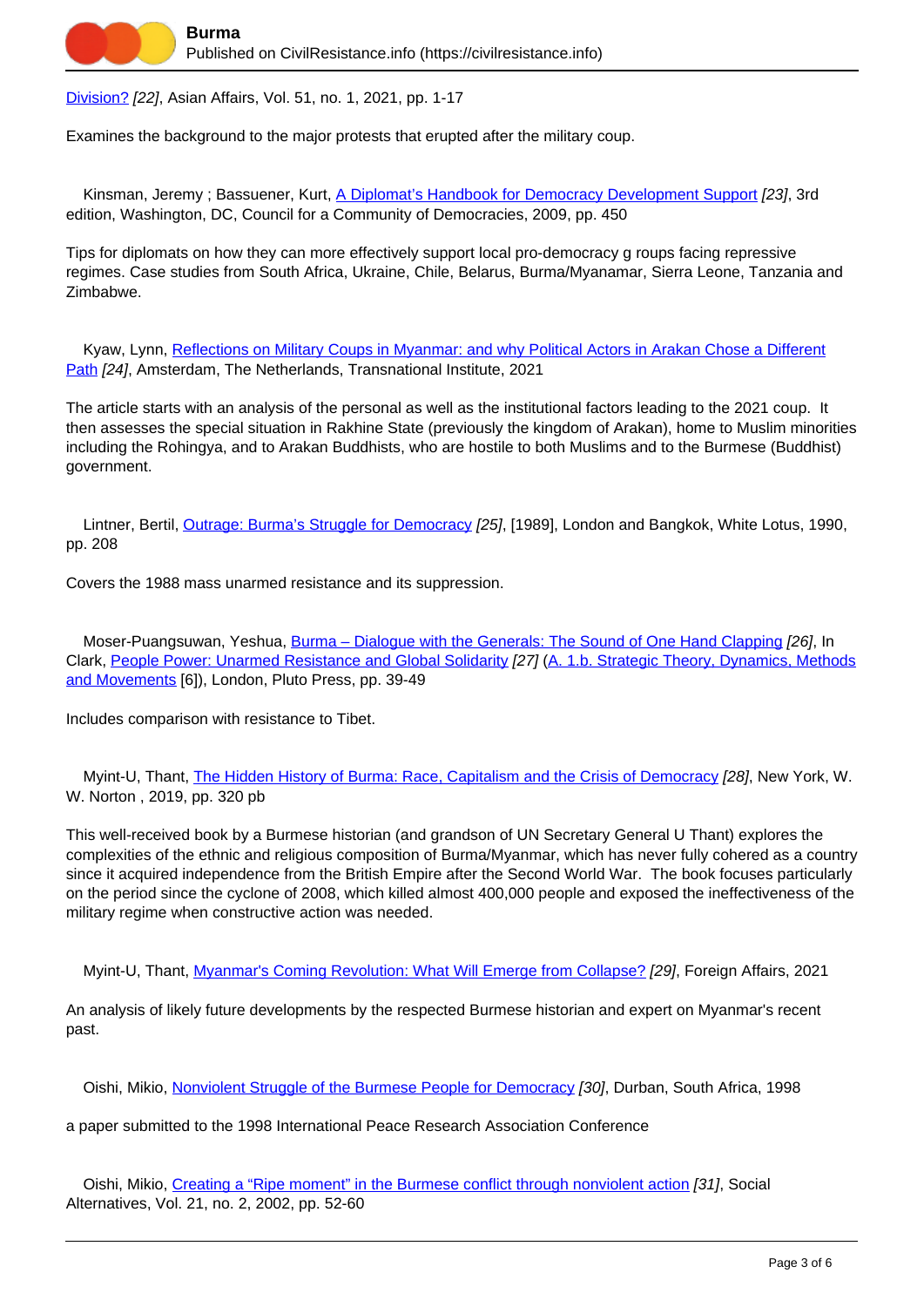

see also Oishi, Mikio, [Nonviolent Struggle of the Burmese People for Democracy](https://civilresistance.info/biblio-item/1998/nonviolent-struggle-burmese-people-democracy) [30] Durban, South Africa,, 1998 , a paper submitted to the 1998 International Peace Research Association Conference.

Popham, Peter, [The Lady and the Peacock: The Life of Aung San Suu Kyi](https://civilresistance.info/biblio-item/2011/lady-and-peacock-life-aung-san-suu-kyi) [32], London, Rider, 2011, pp. 438

Biography by British journalist. Covers the major protests of 2007 as well as 1988.

Popham, Peter, [The Lady and the Generals: Aung San Suu Kyi and Burma's Struggle for Freedom](https://civilresistance.info/biblio-item/2017/lady-and-generals-aung-san-suu-kyi-and-burmas-struggle-freedom) [33], London, Rider, 2017, pp. 480

This follows-up to his eralier book The Lady and the Peacock and covers thew 2015 lanslide election and the expressions of intolerance against minorities, especially the Muslim Rohingya.

Popovic, Srdja ; Miller, Matthew, [Blueprint for Revolution: How to Use Rice Pudding, Lego Men, and Other](https://civilresistance.info/biblio-item/2015/blueprint-revolution-how-use-rice-pudding-lego-men-and-other-nonviolent-techniques) [Nonviolent Techniques to Galvanise Communities, Overthrow Dictators, or Simply Change the World](https://civilresistance.info/biblio-item/2015/blueprint-revolution-how-use-rice-pudding-lego-men-and-other-nonviolent-techniques) [34], Melbourne and London, Scribe, 2015, pp. 282

Popovic, an activist against the Milosevic regime in Serbia in the 1990s, went on to find CANVAS, which has offered advice and nonviolent training to activists in former Soviet states and other parts of the world, including Egypt before Tahrir Square and Syria. The book emphasizes the role of CANVAS (but does not address criticism of its role) and foregrounds the author's own experiences and interpretation of nonviolent action. It covers many varied campaigns with examples of how to mobilize successfully and use humour and imaginative forms of protest. It also addresses how to make oppression 'backfire' and the need to persevere in one's effort after apparent success. Written for activists rather than for scholars of nonviolence.

Rogers, Benedict, [Burma: A Nation at the Crossroads](https://civilresistance.info/biblio-item/2012/burma-nation-crossroads) [35], London, Rider, 2012, pp. 320

 Schock, Kurt, [Unarmed Insurrections: People Power Movements in Nondemocracies](https://civilresistance.info/biblio-item/2005/unarmed-insurrections-people-power-movements-nondemocracies) [36], Minneapolis, University of Minnesota Press, 2005, pp. 228

Seeks to address the lack of explicitly comparative analysis of how nonviolent methods promote political transformation. Examines success of the anti-apartheid movement in South Africa (1983-90), and pro-democracy movements in the Philippines (1983-86), Nepal (1990) and Thailand (1991-92), and explores failure of such as movements in China (1989) and Burma (1988). Lists major actions in each movement. Includes analysis and criticism of 'consent' theory of power.

Translations: [Spanish](https://civilresistance.info/biblio-item/2008/insurrecciones-no-armadas) [37]

Sharp, Gene, [Waging Nonviolent Struggle: 20th Century Practice and 21st Century Potential](https://civilresistance.info/biblio-item/2005/waging-nonviolent-struggle-20th-century-practice-and-21st-century-potential) [38], Boston, Porter Sargent, 2005, pp. 598

An abbreviated and slightly modified version of Sharp's general argument in The Politics of Nonviolent Action. Includes 23 brief case studies of campaigns from the Russian Revolution of 1905 to the Serbian people power of 2000 (some written by Sharp's collaborators: Joshua Paulson, Christopher A. Miller and Hardy Merriman).

Suu Kyi, Aung San, [The Voice of Hope: Conversations with Alan Clements](https://civilresistance.info/biblio-item/1997/voice-hope-conversations-alan-clements) [39], London, Penguin, 1997, pp. 301

Suu Kyi, Aung SanAris, Michael, [Freedom from Fear and Other Writings](https://civilresistance.info/biblio-item/1991/freedom-fear-and-other-writings) [40], ed. [Aris, Michael](https://civilresistance.info/author/718) [41], London, Vintage Books, 1991, pp. 338

See especially Suu Kyi's writings on the democracy struggle in 'Part II', pp. 167-237, and essays by Josef Silverstein. 'Aung San Suu Kyi: Is she Burma's woman of destiny?', pp. 267-83 and Philip Kreager, 'Aung San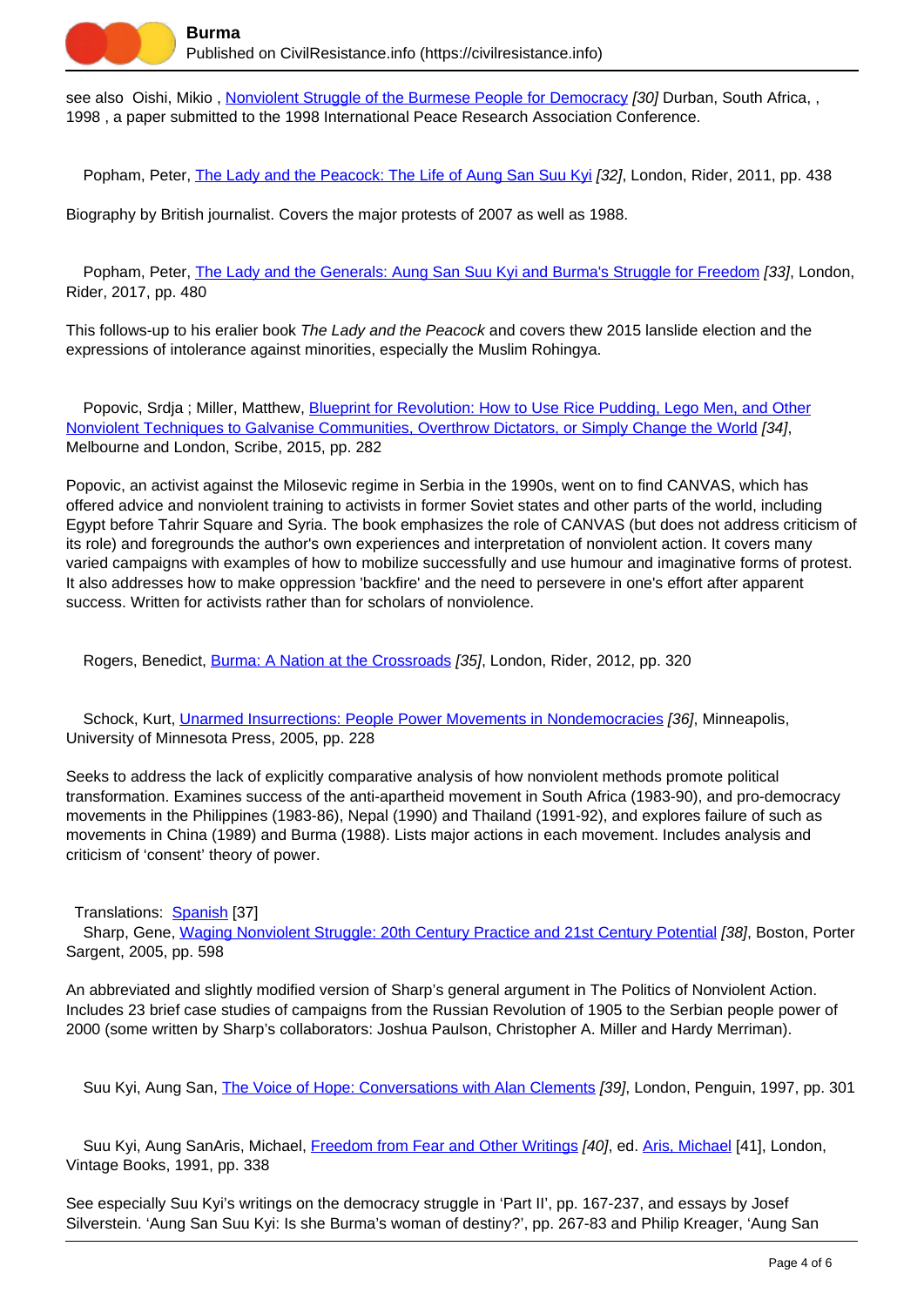

Suu Kyi and the peaceful struggle for human rights in Burma', pp. 284-325.

See also: Aung San Suu Kyi, [The Voice of Hope: Conversations with Alan Clements](https://civilresistance.info/biblio-item/1997/voice-hope-conversations-alan-clements) [39] London, Penguin, , 1997, pp. 301 , with contributions by U Kyi Maung and U Tin Oo, London, Penguin, 1997, pp. 301.

 Than, Tharaphi, [Resistance to Military Regime in Myanmar Mounts as Nurses, Bankers Join Protests - Despite](https://civilresistance.info/biblio-item/2021/resistance-military-regime-myanmar-mounts-nurses-bankers-join-protests-despite) [Bloody Crackdown](https://civilresistance.info/biblio-item/2021/resistance-military-regime-myanmar-mounts-nurses-bankers-join-protests-despite) [42], The Conversation, 2021

A report on the resistance movement six weeks after the coup. This is one of a number of relevant articles carried by The Conversation (an independent international source of news and analysis run by academics) on the coup and resistance to it and on the wider context in Myanmar.

Weiss, Meredith Leigh ; Aspinall, Edward, [Student Activism in Asia: Between Protest and Powerlessness](https://civilresistance.info/biblio-item/2012/student-activism-asia-between-protest-and-powerlessness) [43], ed. [Solomon, Clare](https://civilresistance.info/author/1168) [44], [Palmieri, Tania](https://civilresistance.info/author/1169) [45], Minneapolis MN, University of Minnesota Press, 2012, pp. 318

Comparative examination of student-led protest challenging governments in Asia since the Second World War, with a focus on Burma, China, Hong Kong, Japan, Taiwan, South Korea, Indonesia, Malaysia, Thailand and the **Philippines** 

Wilton, Jen, [Touch the Earth](https://civilresistance.info/biblio-item/2014/touch-earth) [46], New Internationalist, no. March, 2014, pp. 24-25

Provides snapshots of struggles by local people against chromite, bauxite, copper, silver and gold mining in Canada, Guinea, Burma, Mexico, Papua New Guinea and Mozambique, and notes movement in northern Peru, beginning 2008 and erupting into mass blockades in 2009, against logging and oil drilling.

Wintle, Justin, [Perfect Hostage: A Life of Aung San Suu Kyi](https://civilresistance.info/biblio-item/2007/perfect-hostage-life-aung-san-suu-kyi) [47], London, Hutchinson, 2007, pp. 480

Part Three 'Sixteen Months' pp. 225-326 covers March 1988 to July 1989, the evolution of the protests and the regime clamp down; Part Four, pp. 329-429 covers Suu Kyi's house arrest, the 1990 elections, subsequent attempts to mobilize international pressure, and her defiance when released from arrest in 1998 and 2003.

 Zunes, Stephen, [Civil Resistance against Coups: A Comparative and Historical Perspective](https://civilresistance.info/biblio-item/2017/civil-resistance-against-coups-comparative-and-historical-perspective) [48], ICNC Monograph Series, Washington D.C., ICNC, 2017, pp. 104 pb

Zunes provides detailed case studies of civil resistance to military coups in recent decades. His aim is to advance an analysis of the role of civil society and nonviolent movements in resisting such takeovers, and the role of international pressure and solidarity by both governments and activists. Eight coup attempts defeated by popular resistance are analyzed, including Bolivia, 1978, the USSR 1991, Thailand 1992 and Burkina Faso 2015, as well as four in which resistance did not succeed. Available in PDF at: [https://www.nonviolent-conflict.org/wp-content/uploads/2017/12/ICNC-Mono...](https://www.nonviolent-conflict.org/wp-content/uploads/2017/12/ICNC-Monograph-Civil-Resistance-Against-Coups.pdf) [49]

**\*\*\***

See also Vol.1. E.II.1.c. Burma: Resisting the 2021 Coup, which covers the mass popular mobilization against the February 2021 coup by the Burmese military junta.

**Source URL (retrieved on 05/07/2022 - 06:44):** https://civilresistance.info/bibliography/country/Burma

## **Links**

[1] https://civilresistance.info/biblio-item/2021/big-story-myanmar

[2] https://civilresistance.info/biblio-item/2021/were-unstoppable-meet-women-leading-myanmars-protests

[3] https://civilresistance.info/biblio-item/2005/speaking-truth-power-methods-nonviolent-struggle-burma